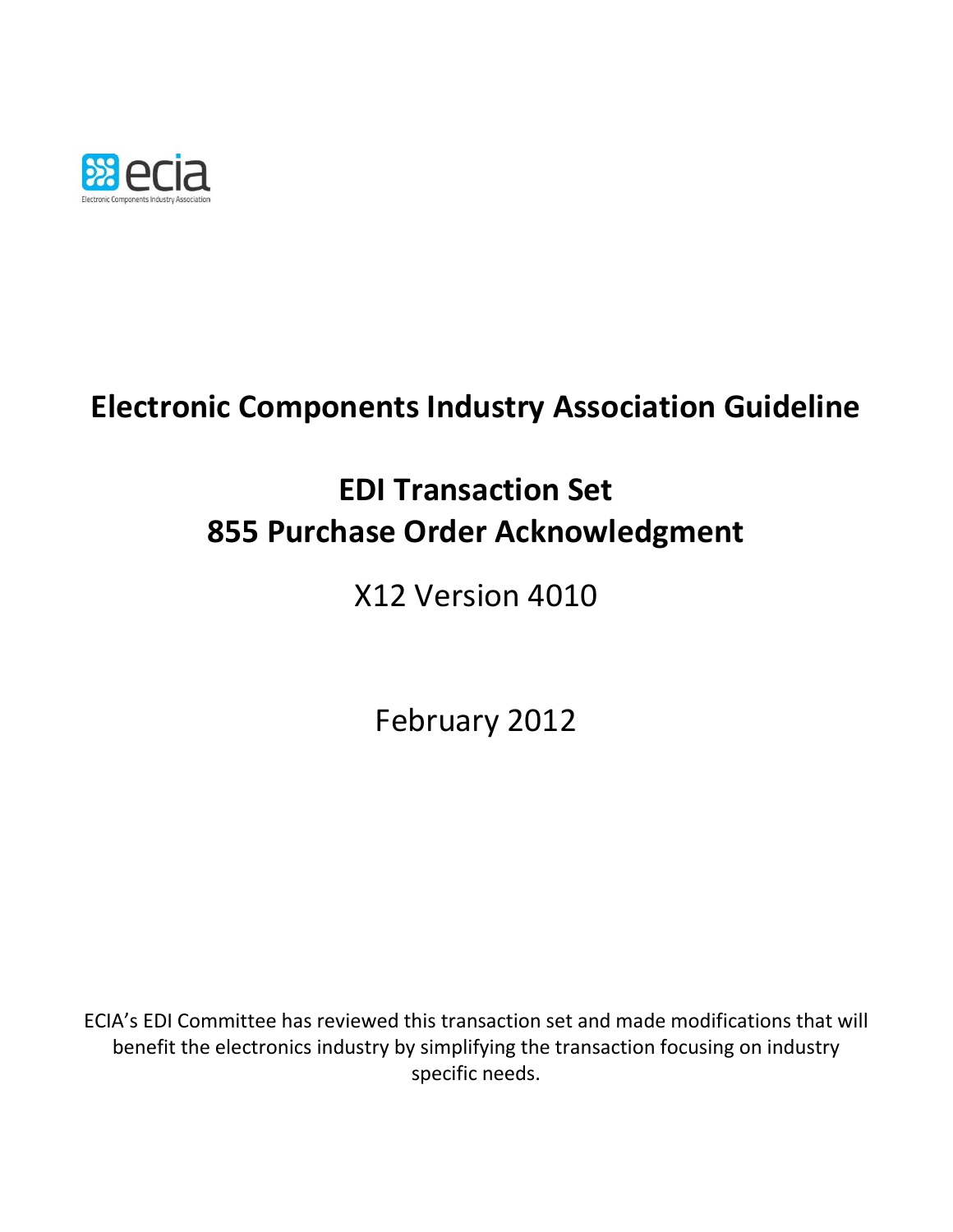## **855 Purchase Order Acknowledgment**

 $\_$  , and the set of the set of the set of the set of the set of the set of the set of the set of the set of the set of the set of the set of the set of the set of the set of the set of the set of the set of the set of th

## **Functional Group ID=PR**

#### **Introduction:**

This Draft Standard for Trial Use contains the format and establishes the data contents of the Purchase Order Acknowledgment Transaction Set (855) for use within the context of an Electronic Data Interchange (EDI) environment. The transaction set can be used to provide for customary and established business and industry practice relative to a seller's acknowledgment of a buyer's purchase order. This transaction set can also be used as notification of a vendor generated order. This usage advises a buyer that a vendor has or will ship merchandise as prearranged in their partnership.

#### **Heading:**

| Page<br><u>No.</u><br>2 | Pos.<br><u>No.</u><br>010 | Seg.<br>$\underline{\mathbf{ID}}$<br><b>ST</b> | Name<br><b>Transaction Set Header</b>                  | <b>Base</b><br><b>Status</b><br>M | <b>User</b><br><b>Status</b><br>M | <b>Max.Use</b> | Loop<br><b>Repeat</b> | <b>Notes and</b><br><b>Comments</b> |
|-------------------------|---------------------------|------------------------------------------------|--------------------------------------------------------|-----------------------------------|-----------------------------------|----------------|-----------------------|-------------------------------------|
| 3                       | 020                       | BAK                                            | Beginning Segment for Purchase Order<br>Acknowledgment | M                                 | M                                 |                |                       |                                     |
| Detail:                 |                           |                                                |                                                        |                                   |                                   |                |                       |                                     |

| Page           | Pos.       | Seg.            |                          | <b>Base</b>   | <b>User</b>   |                | Loop          | <b>Notes and</b> |
|----------------|------------|-----------------|--------------------------|---------------|---------------|----------------|---------------|------------------|
| <u>No.</u>     | <b>No.</b> | $\mathbf{D}$    | <u>Name</u>              | <b>Status</b> | <b>Status</b> | <b>Max.Use</b> | <b>Repeat</b> | <b>Comments</b>  |
|                |            |                 | LOOP ID - PO1            |               |               |                | 100000        |                  |
| $\overline{4}$ | 010        | PO <sub>1</sub> | Baseline Item Data       | O             |               |                |               | n1               |
|                |            |                 | <b>LOOP ID - ACK</b>     |               |               |                | 104           |                  |
| 6              | 270        | <b>ACK</b>      | Line Item Acknowledgment | О             |               |                |               |                  |
| 8              | 280        | <b>DTM</b>      | Date/Time Reference      | О             |               |                |               |                  |

#### **Summary:**

| Page<br>No. | Pos.<br><u>No.</u> | Seg.<br>$\mathbf{D}$ | Name                           | <b>Base</b><br><b>Status</b> | <b>User</b><br><b>Status</b> | Max.Use | Loop<br><b>Repeat</b> | <b>Notes and</b><br><b>Comments</b> |
|-------------|--------------------|----------------------|--------------------------------|------------------------------|------------------------------|---------|-----------------------|-------------------------------------|
|             |                    |                      | LOOP ID - CTT                  |                              |                              |         |                       |                                     |
| 9           | 010                | <b>CTT</b>           | <b>Transaction Totals</b>      | 0                            |                              |         |                       | n2                                  |
| 10          | 030                | <b>SE</b>            | <b>Transaction Set Trailer</b> | М                            | M                            |         |                       |                                     |
|             |                    |                      |                                |                              |                              |         |                       |                                     |

| 11 | $-$ Sample 855<br><b>DDEMINIV</b> |
|----|-----------------------------------|
|    |                                   |
|    |                                   |

#### **Transaction Set Notes**

**1.** PO102 is required.

**2.** The number of line items (CTT01) is the accumulation of the number of PO1 segments. If used, hash total (CTT02) is the sum of the value of quantities ordered (PO102) for each PO1 segment.

**Segment: ST Transaction Set Header**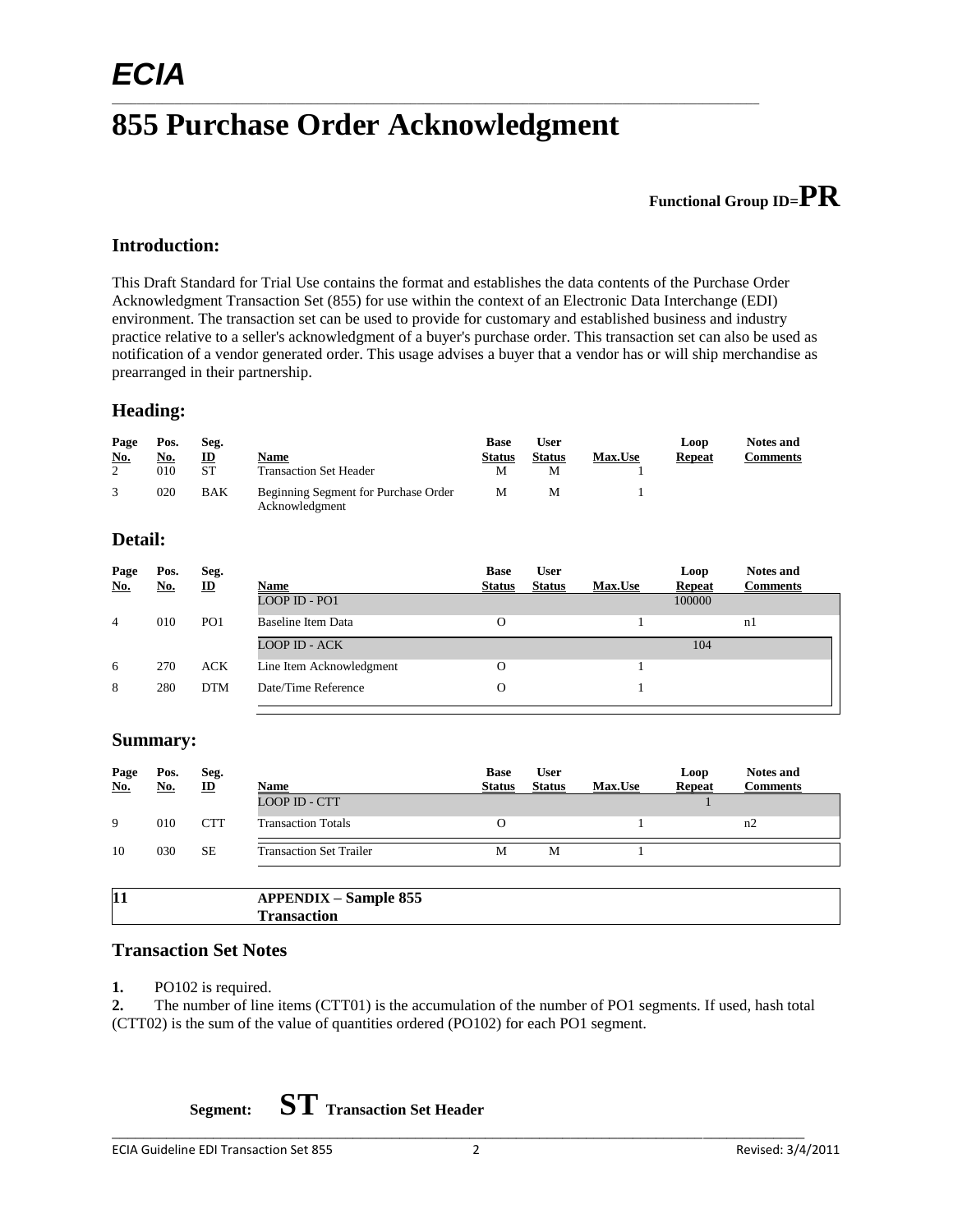## *ECIA*  $\_$  , and the set of the set of the set of the set of the set of the set of the set of the set of the set of the set of the set of the set of the set of the set of the set of the set of the set of the set of the set of th

| <b>Position:</b>       | 010                                                                              |
|------------------------|----------------------------------------------------------------------------------|
| Loop:                  |                                                                                  |
| Level:                 | Heading                                                                          |
| Usage:                 | Mandatory                                                                        |
| <b>Max Use:</b>        |                                                                                  |
| <b>Purpose:</b>        | To indicate the start of a transaction set and to assign a control number        |
| <b>Syntax Notes:</b>   |                                                                                  |
| <b>Semantic Notes:</b> | The transaction set identifier (ST01) is used by the translation routines of the |

interchange partners to select the appropriate transaction set definition (e.g., 810 selects the Invoice Transaction Set).

**Comments:**

|             |                |                                        | <b>Data Element Summary</b>                                                                                                                    |   |                   |                   |
|-------------|----------------|----------------------------------------|------------------------------------------------------------------------------------------------------------------------------------------------|---|-------------------|-------------------|
| Ref.        | Data           |                                        |                                                                                                                                                |   | <b>Base</b>       | <b>User</b>       |
| Des.        | <b>Element</b> | <b>Name</b>                            |                                                                                                                                                |   | <b>Attributes</b> | <b>Attributes</b> |
| <b>ST01</b> | 143            | <b>Transaction Set Identifier Code</b> |                                                                                                                                                |   | ID $3/3$          | М                 |
|             |                |                                        | Code uniquely identifying a Transaction Set                                                                                                    |   |                   |                   |
|             |                | 855                                    | <b>Purchase Order Acknowledgment</b>                                                                                                           |   |                   |                   |
| <b>ST02</b> | 329            |                                        | <b>Transaction Set Control Number</b>                                                                                                          | М | AN 4/9            | M                 |
|             |                |                                        | Identifying control number that must be unique within the transaction set functional group<br>assigned by the originator for a transaction set |   |                   |                   |
|             |                |                                        | A Sequential number assigned by the supplier.                                                                                                  |   |                   |                   |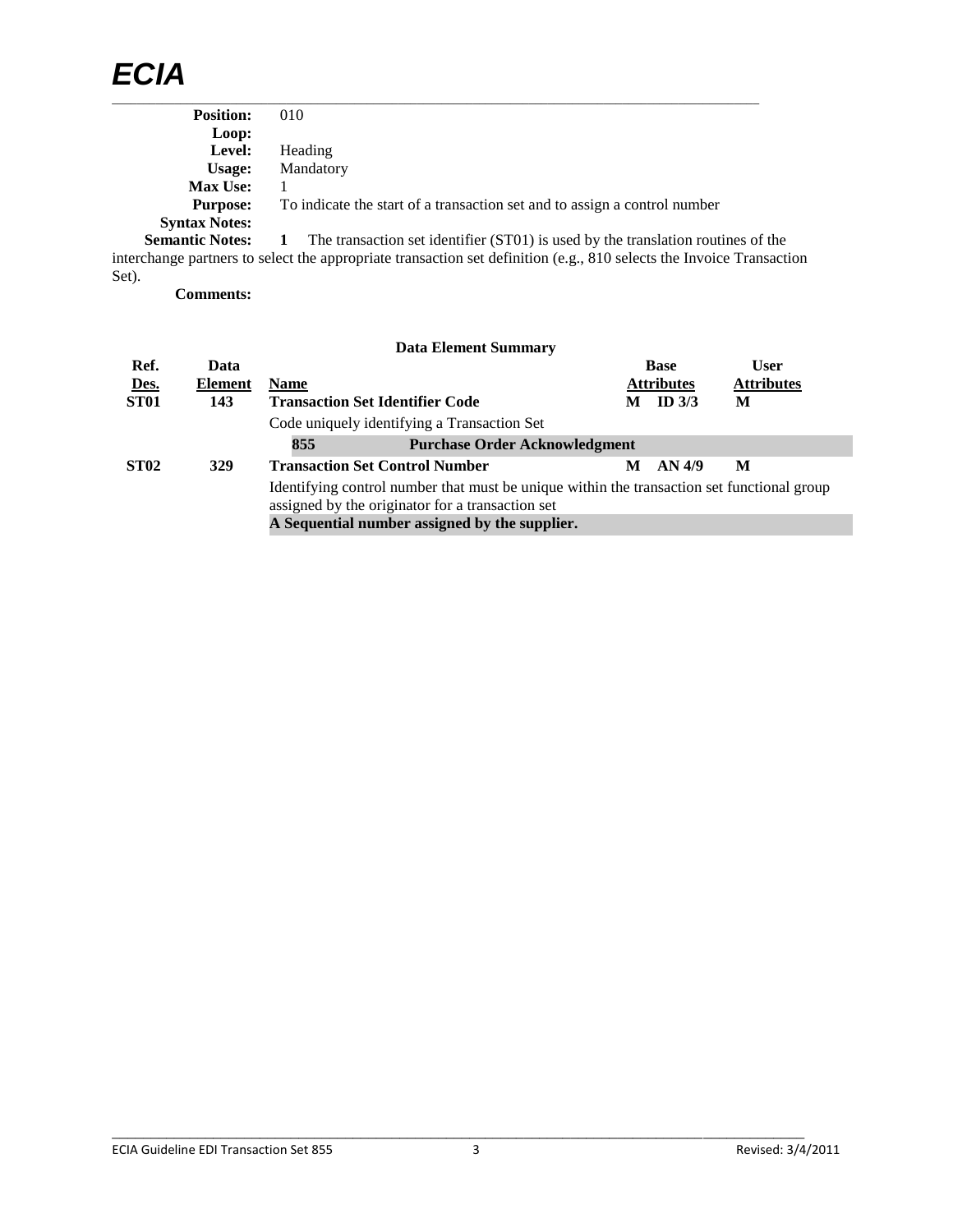| Segment:                               | $\mathbf{BAK}$ Beginning Segment for Purchase Order Acknowledgment                 |
|----------------------------------------|------------------------------------------------------------------------------------|
| <b>Position:</b>                       | 020                                                                                |
| Loop:                                  |                                                                                    |
| Level:                                 | Heading                                                                            |
| Usage:                                 | Mandatory                                                                          |
| <b>Max Use:</b>                        |                                                                                    |
| <b>Purpose:</b>                        | To indicate the beginning of the Purchase Order Acknowledgment Transaction Set and |
| transmit identifying numbers and dates |                                                                                    |
| <b>Syntax Notes:</b>                   |                                                                                    |
| <b>Semantic Notes:</b>                 | BAK04 is the date assigned by the purchaser to purchase order.                     |

- **2** BAK08 is the seller's order number.
- **3** BAK09 is the date assigned by the sender to the acknowledgment.

**Comments:**

| <b>User</b><br><b>Attributes</b>                                                      | M<br>M                                                                  | <b>Base</b><br><b>Attributes</b><br>$M$ ID $2/2$<br>$ID$ 2/2<br>M |                                                                                          | <b>Name</b><br><b>Transaction Set Purpose Code</b><br>Code identifying purpose of transaction set<br>$\bf{00}$ | Data<br><b>Element</b><br>353 | Ref.<br>Des.<br><b>BAK01</b> |  |  |
|---------------------------------------------------------------------------------------|-------------------------------------------------------------------------|-------------------------------------------------------------------|------------------------------------------------------------------------------------------|----------------------------------------------------------------------------------------------------------------|-------------------------------|------------------------------|--|--|
|                                                                                       |                                                                         |                                                                   |                                                                                          |                                                                                                                |                               |                              |  |  |
|                                                                                       |                                                                         |                                                                   |                                                                                          |                                                                                                                |                               |                              |  |  |
|                                                                                       |                                                                         |                                                                   |                                                                                          |                                                                                                                |                               |                              |  |  |
|                                                                                       |                                                                         |                                                                   |                                                                                          |                                                                                                                |                               |                              |  |  |
|                                                                                       |                                                                         |                                                                   |                                                                                          |                                                                                                                |                               |                              |  |  |
|                                                                                       |                                                                         |                                                                   |                                                                                          | <b>Acknowledgment Type</b>                                                                                     | 587                           | BAK02                        |  |  |
|                                                                                       |                                                                         |                                                                   |                                                                                          | Code specifying the type of acknowledgment                                                                     |                               |                              |  |  |
|                                                                                       |                                                                         |                                                                   | <b>Acknowledge - With Detail and Change</b>                                              | AC                                                                                                             |                               |                              |  |  |
|                                                                                       |                                                                         |                                                                   | <b>Acknowledge - With Detail, no Change</b>                                              | <b>AD</b>                                                                                                      |                               |                              |  |  |
|                                                                                       |                                                                         |                                                                   | <b>Acknowledge - With Exception Detail Only</b>                                          | AE                                                                                                             |                               |                              |  |  |
|                                                                                       |                                                                         |                                                                   | <b>Acknowledge - Hold Status</b>                                                         | ${\bf AH}$                                                                                                     |                               |                              |  |  |
| $\mathbf{A}\mathbf{K}$<br><b>Acknowledge - No Detail or Change</b><br><b>Accepted</b> |                                                                         |                                                                   |                                                                                          |                                                                                                                |                               |                              |  |  |
|                                                                                       |                                                                         |                                                                   |                                                                                          |                                                                                                                |                               |                              |  |  |
| ${\bf RF}$<br><b>Reject with Exception Detail Only</b>                                |                                                                         |                                                                   |                                                                                          |                                                                                                                |                               |                              |  |  |
|                                                                                       |                                                                         |                                                                   |                                                                                          |                                                                                                                |                               |                              |  |  |
|                                                                                       |                                                                         |                                                                   | <b>Mutually defined</b>                                                                  | ZZ                                                                                                             |                               |                              |  |  |
|                                                                                       | AN 1/22<br>M                                                            | M                                                                 |                                                                                          | <b>Purchase Order Number</b>                                                                                   |                               |                              |  |  |
|                                                                                       | Identifying number for Purchase Order assigned by the orderer/purchaser |                                                                   |                                                                                          |                                                                                                                | 324                           | <b>BAK03</b>                 |  |  |
|                                                                                       |                                                                         |                                                                   |                                                                                          |                                                                                                                |                               |                              |  |  |
|                                                                                       | M                                                                       | <b>DT 8/8</b><br>M                                                |                                                                                          | <b>Date</b>                                                                                                    | 373                           | <b>BAK04</b>                 |  |  |
|                                                                                       |                                                                         |                                                                   |                                                                                          | Date expressed as CCYYMMDD                                                                                     |                               |                              |  |  |
|                                                                                       |                                                                         |                                                                   |                                                                                          | Purchase order date.                                                                                           |                               |                              |  |  |
|                                                                                       | AN 1/30                                                                 | $\Omega$                                                          |                                                                                          | <b>Reference Identification</b>                                                                                | 127                           | <b>BAK08</b>                 |  |  |
|                                                                                       |                                                                         |                                                                   | Reference information as defined for a particular Transaction Set or as specified by the |                                                                                                                |                               |                              |  |  |
|                                                                                       |                                                                         |                                                                   |                                                                                          | Reference Identification Qualifier                                                                             |                               |                              |  |  |
|                                                                                       |                                                                         |                                                                   |                                                                                          | Supplier's sales order number.                                                                                 |                               |                              |  |  |
|                                                                                       |                                                                         | <b>DT 8/8</b><br>$\Omega$                                         |                                                                                          | <b>Date</b>                                                                                                    | 373                           | <b>BAK09</b>                 |  |  |
|                                                                                       |                                                                         |                                                                   |                                                                                          | Date expressed as CCYYMMDD                                                                                     |                               |                              |  |  |
|                                                                                       |                                                                         |                                                                   | <b>Reject with Detail</b><br><b>Rejected - No Detail</b>                                 | AT<br>$\mathbf{R} \mathbf{D}$<br><b>RJ</b>                                                                     |                               |                              |  |  |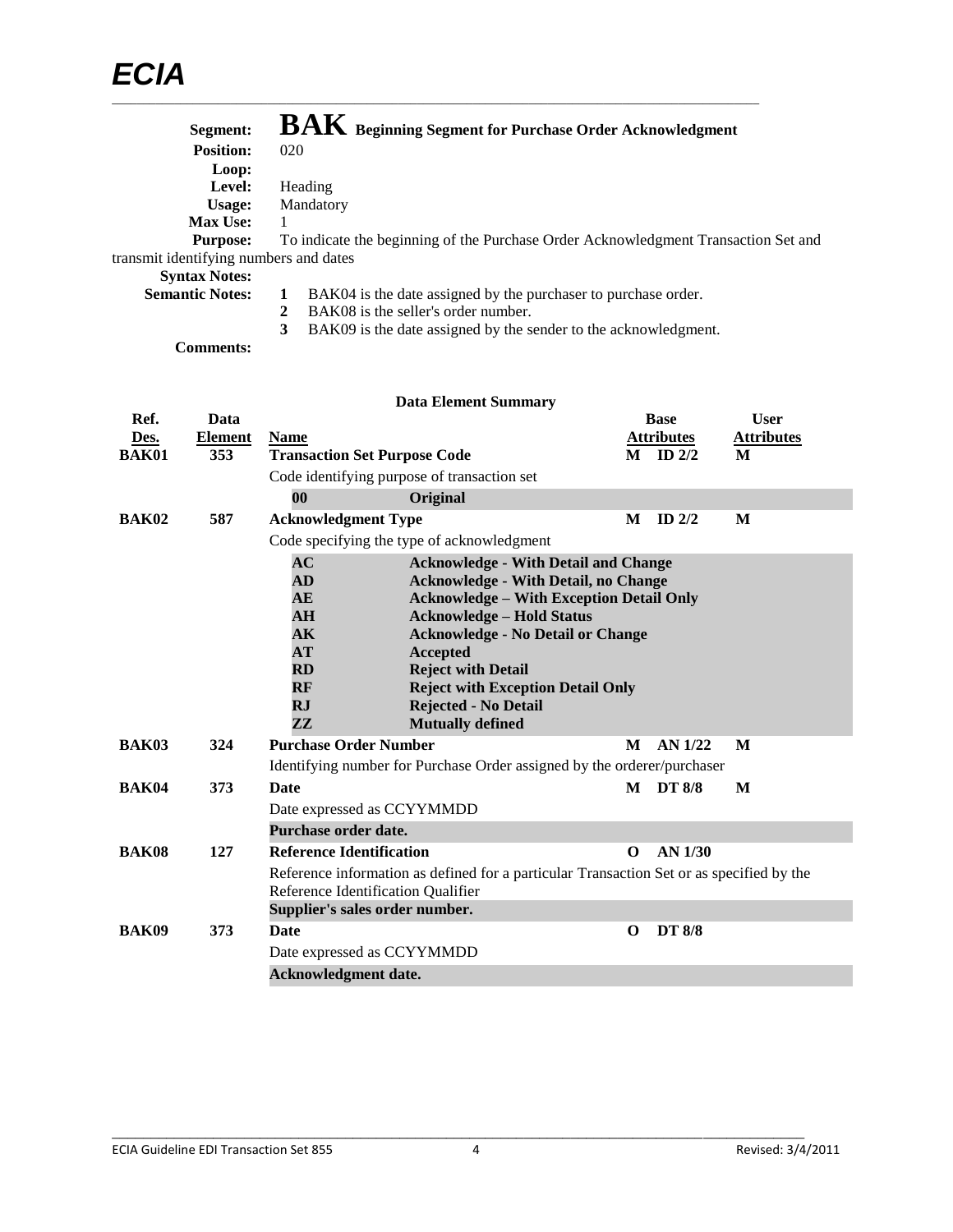| Segment:               | PO1<br><b>Baseline Item Data</b>                                                      |
|------------------------|---------------------------------------------------------------------------------------|
| <b>Position:</b>       | 010                                                                                   |
| Loop:                  | PO <sub>1</sub><br>Optional                                                           |
| Level:                 | Detail                                                                                |
| Usage:                 | Optional                                                                              |
| <b>Max Use:</b>        | 1                                                                                     |
| <b>Purpose:</b>        | To specify basic and most frequently used line item data                              |
| <b>Syntax Notes:</b>   | If PO103 is present, then PO102 is required.<br>1                                     |
|                        | If PO105 is present, then PO104 is required.<br>2                                     |
|                        | 3<br>If either PO106 or PO107 is present, then the other is required.                 |
|                        | If either PO108 or PO109 is present, then the other is required.<br>4                 |
|                        | 5<br>If either PO110 or PO111 is present, then the other is required.                 |
|                        | If either PO112 or PO113 is present, then the other is required.<br>6                 |
|                        | If either PO114 or PO115 is present, then the other is required.<br>7                 |
|                        | 8<br>If either PO116 or PO117 is present, then the other is required.                 |
|                        | 9<br>If either PO118 or PO119 is present, then the other is required.                 |
|                        | If either PO120 or PO121 is present, then the other is required.<br>10                |
|                        | If either PO122 or PO123 is present, then the other is required.<br>11                |
|                        | If either PO124 or PO125 is present, then the other is required.<br>12                |
| <b>Semantic Notes:</b> |                                                                                       |
| <b>Comments:</b>       | See the Data Element Dictionary for a complete list of IDs.<br>1                      |
|                        | 2<br>PO101 is the line item identification.                                           |
|                        | 3<br>PO106 through PO125 provide for ten different product/service IDs per each item. |

For example: Case, Color, Drawing No., U.P.C. No., ISBN No., Model No., or SKU.

|              |                |                                                                                             | <b>Data Element Summary</b>                                                   |              |                   |                   |
|--------------|----------------|---------------------------------------------------------------------------------------------|-------------------------------------------------------------------------------|--------------|-------------------|-------------------|
| Ref.         | Data           |                                                                                             |                                                                               |              | <b>Base</b>       | <b>User</b>       |
| Des.         | <b>Element</b> | <b>Name</b>                                                                                 |                                                                               |              | <b>Attributes</b> | <b>Attributes</b> |
| <b>PO101</b> | 350            | <b>Assigned Identification</b>                                                              |                                                                               | $\Omega$     | $AN$ 1/20         |                   |
|              |                |                                                                                             | Alphanumeric characters assigned for differentiation within a transaction set |              |                   |                   |
|              |                |                                                                                             | Purchase order line item number for line item being acknowledged.             |              |                   |                   |
| <b>PO102</b> | 330            | <b>Quantity Ordered</b>                                                                     |                                                                               | $\mathbf{x}$ | R 1/15            |                   |
|              |                | Quantity ordered                                                                            |                                                                               |              |                   |                   |
|              |                | Total Quantity ordered for all requested ship dates provided in "SCH" or "DTM"<br>segments. |                                                                               |              |                   |                   |
| <b>PO103</b> | 355            | <b>Unit or Basis for Measurement Code</b>                                                   |                                                                               | $\Omega$     | $ID$ $2/2$        |                   |
|              |                | Code specifying the units in which a value is being expressed, or manner in which a         |                                                                               |              |                   |                   |
|              |                | measurement has been taken                                                                  |                                                                               |              |                   |                   |
|              |                | EA                                                                                          | Each                                                                          |              |                   |                   |
|              |                | IN                                                                                          | Inch                                                                          |              |                   |                   |
|              |                | FT)                                                                                         | Foot                                                                          |              |                   |                   |
|              |                | CM                                                                                          | <b>Centimeter</b>                                                             |              |                   |                   |
| <b>PO104</b> | 212            | $\overline{\textbf{MR}}$<br><b>Unit Price</b>                                               | <b>Meter</b>                                                                  | $\mathbf{X}$ | <b>R</b> 1/17     |                   |
|              |                |                                                                                             |                                                                               |              |                   |                   |
|              |                | Price per unit of product, service, commodity, etc.                                         |                                                                               |              |                   |                   |
|              |                |                                                                                             | Unit Price with maximum of five decimal places.                               |              |                   |                   |
| <b>PO105</b> | 639            | <b>Basis of Unit Price Code</b>                                                             |                                                                               | $\Omega$     | $ID$ $2/2$        |                   |
|              |                |                                                                                             | Code identifying the type of unit price for an item                           |              |                   |                   |
|              |                | PE                                                                                          | <b>Price per Each</b>                                                         |              |                   |                   |
|              |                | HP                                                                                          | <b>Price per Hundred</b>                                                      |              |                   |                   |
|              |                | TP                                                                                          | <b>Price per Thousand</b>                                                     |              |                   |                   |
| <b>PO106</b> | 235            | <b>Product/Service ID Qualifier</b>                                                         |                                                                               | X            | ID $2/2$          |                   |
|              |                |                                                                                             |                                                                               |              |                   |                   |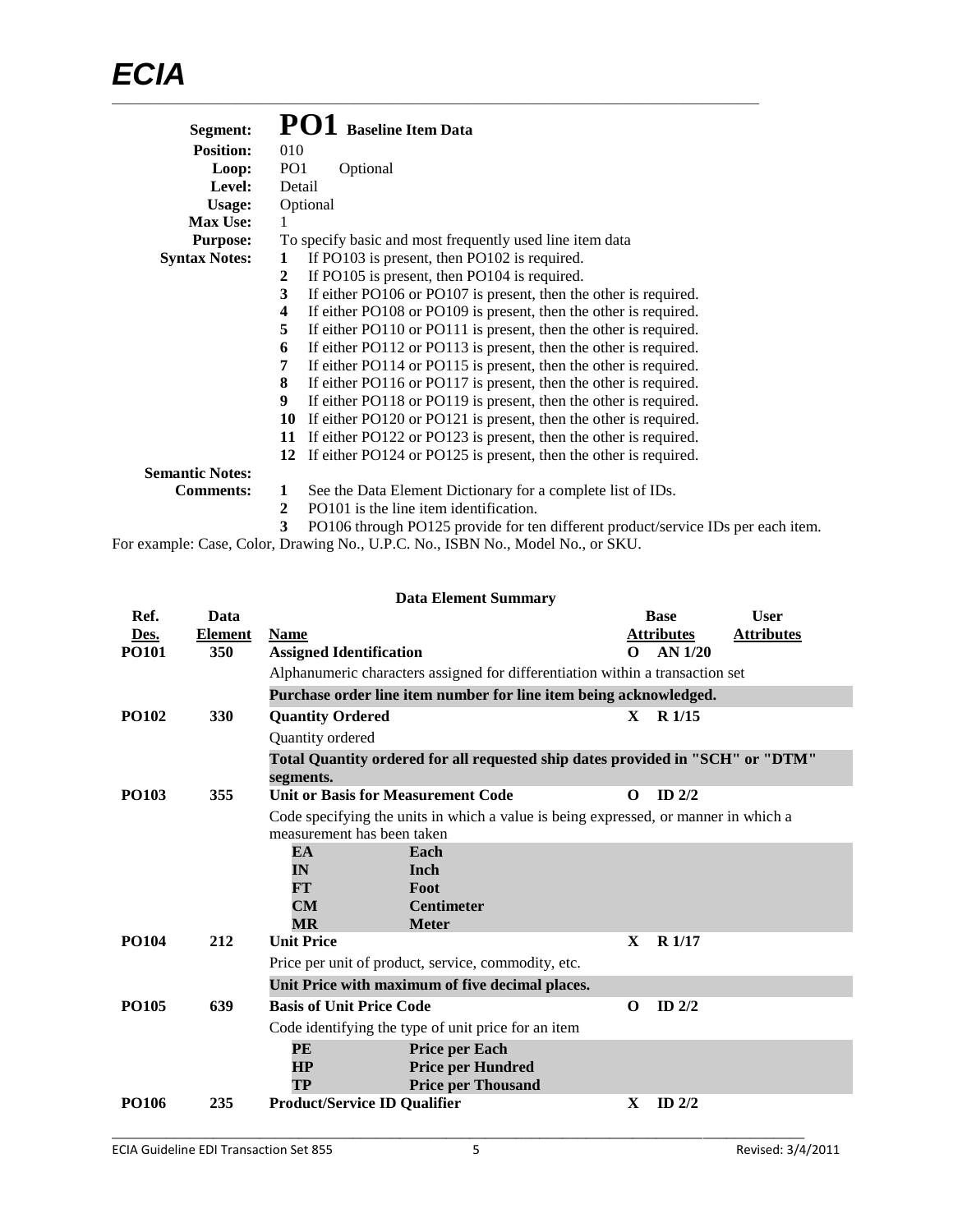## *ECIA*  $\_$  , and the set of the set of the set of the set of the set of the set of the set of the set of the set of the set of the set of the set of the set of the set of the set of the set of the set of the set of the set of th

|              |     |                                             | Code identifying the type/source of the descriptive number used in Product/Service ID |    |                    |  |
|--------------|-----|---------------------------------------------|---------------------------------------------------------------------------------------|----|--------------------|--|
|              |     | (234)                                       |                                                                                       |    |                    |  |
|              |     | BP                                          | <b>Buyer's Part Number</b>                                                            |    |                    |  |
| <b>PO107</b> | 234 | <b>Product/Service ID</b>                   |                                                                                       | X  | AN <sub>1/48</sub> |  |
|              |     | Identifying number for a product or service |                                                                                       |    |                    |  |
|              |     | Customer's part number.                     |                                                                                       |    |                    |  |
| <b>PO108</b> | 235 | <b>Product/Service ID Qualifier</b>         |                                                                                       | X. | ID $2/2$           |  |
|              |     | (234)                                       | Code identifying the type/source of the descriptive number used in Product/Service ID |    |                    |  |
|              |     | <b>VP</b>                                   | <b>Vendor's (Seller's) Part Number</b>                                                |    |                    |  |
| <b>PO109</b> | 234 | <b>Product/Service ID</b>                   |                                                                                       | X  | AN 1/48            |  |
|              |     |                                             | Identifying number for a product or service                                           |    |                    |  |
|              |     | Vendor's part number.                       |                                                                                       |    |                    |  |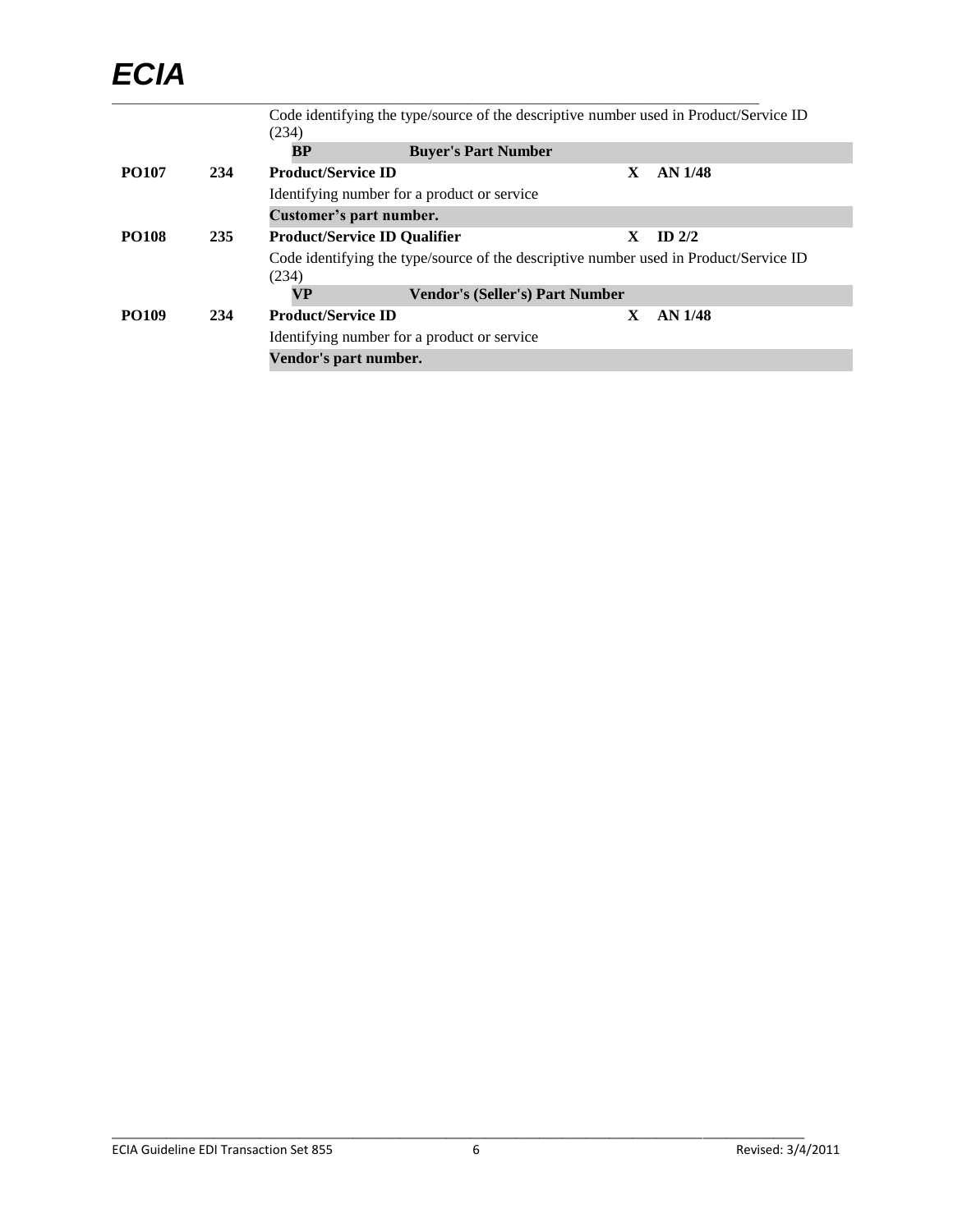| Segment:               | $\mathbf{ACK}\,$ Line Item Acknowledgment                                                 |
|------------------------|-------------------------------------------------------------------------------------------|
| <b>Position:</b>       | 270                                                                                       |
| Loop:                  | <b>ACK</b><br>Optional                                                                    |
| Level:                 | Detail                                                                                    |
| <b>Usage:</b>          | Optional                                                                                  |
| <b>Max Use:</b>        | 1                                                                                         |
| <b>Purpose:</b>        | To acknowledge the ordered quantities and specify the ready date for a specific line item |
| <b>Syntax Notes:</b>   | If either ACK02 or ACK03 is present, then the other is required.<br>1                     |
|                        | If ACK04 is present, then ACK05 is required.<br>2                                         |
|                        | If either ACK07 or ACK08 is present, then the other is required.<br>3                     |
|                        | If either ACK09 or ACK10 is present, then the other is required.<br>4                     |
|                        | 5<br>If either ACK11 or ACK12 is present, then the other is required.                     |
|                        | If either ACK13 or ACK14 is present, then the other is required.<br>6                     |
|                        | If either ACK15 or ACK16 is present, then the other is required.<br>7                     |
|                        | If either ACK17 or ACK18 is present, then the other is required.<br>8                     |
|                        | If either ACK19 or ACK20 is present, then the other is required.<br>9                     |
|                        | 10 If either ACK21 or ACK22 is present, then the other is required.                       |
|                        | If either ACK23 or ACK24 is present, then the other is required.<br>11                    |
|                        | 12 If either ACK25 or ACK26 is present, then the other is required.                       |
|                        | 13 If either ACK27 or ACK28 is present, then the other is required.                       |
|                        | If ACK28 is present, then both ACK27 and ACK29 are required.<br>14                        |
| <b>Semantic Notes:</b> | ACK29 Industry Reason Code may be used to identify the item status. In addition, it<br>1  |
|                        |                                                                                           |

may be used in conjunction with ACK01 to further clarify the status.

**Comments:**

Data elements ACK04 and ACK05 (schedule date) are mandatory when the code in **element ACK0 is "IC" or "IA" (schedule with or without changes).**

|                                                                                   |                                                      |                                                                                             | <b>Data Element Summary</b>                                                          |              |                   |                   |  |  |
|-----------------------------------------------------------------------------------|------------------------------------------------------|---------------------------------------------------------------------------------------------|--------------------------------------------------------------------------------------|--------------|-------------------|-------------------|--|--|
| Ref.                                                                              | Data                                                 |                                                                                             |                                                                                      |              | <b>Base</b>       | <b>User</b>       |  |  |
| Des.                                                                              | Element                                              | <b>Name</b>                                                                                 |                                                                                      |              | <b>Attributes</b> | <b>Attributes</b> |  |  |
| ACK01                                                                             | 668                                                  | <b>Line Item Status Code</b>                                                                |                                                                                      |              | $M$ ID 2/2        | M                 |  |  |
|                                                                                   |                                                      |                                                                                             | Code specifying the action taken by the seller on a line item requested by the buyer |              |                   |                   |  |  |
| AC<br>Item Accepted - Order Forwarded to Alternate Supplier or<br><b>Location</b> |                                                      |                                                                                             |                                                                                      |              |                   |                   |  |  |
|                                                                                   |                                                      | AR                                                                                          | <b>Item Accepted and Released for Shipment</b>                                       |              |                   |                   |  |  |
| BP<br>Item Accepted - Partial Shipment, Balance Backordered                       |                                                      |                                                                                             |                                                                                      |              |                   |                   |  |  |
|                                                                                   | <b>DR</b><br><b>Item Accepted - Date Rescheduled</b> |                                                                                             |                                                                                      |              |                   |                   |  |  |
|                                                                                   |                                                      | <b>IA</b>                                                                                   | <b>Item Accepted – No Changes</b>                                                    |              |                   |                   |  |  |
|                                                                                   |                                                      | $\mathbf{IB}$<br><b>Item Backordered</b>                                                    |                                                                                      |              |                   |                   |  |  |
|                                                                                   |                                                      | IC<br><b>Item Accepted - Changes Made</b>                                                   |                                                                                      |              |                   |                   |  |  |
|                                                                                   |                                                      | ID                                                                                          | <b>Item Deleted</b>                                                                  |              |                   |                   |  |  |
|                                                                                   |                                                      | <b>IH</b>                                                                                   | <b>Item on Hold</b>                                                                  |              |                   |                   |  |  |
|                                                                                   |                                                      | IP<br><b>Item Accepted – Price Changed</b><br>IQ<br><b>Item Accepted – Quantity Changed</b> |                                                                                      |              |                   |                   |  |  |
|                                                                                   |                                                      |                                                                                             |                                                                                      |              |                   |                   |  |  |
|                                                                                   |                                                      | IR                                                                                          | <b>Item Rejected</b><br><b>Item Accepted - Substitution Made</b>                     |              |                   |                   |  |  |
|                                                                                   |                                                      | <b>IS</b>                                                                                   |                                                                                      |              |                   |                   |  |  |
|                                                                                   |                                                      | R <sub>2</sub>                                                                              | Item Rejected - Invalid Item Product Number                                          |              |                   |                   |  |  |
|                                                                                   |                                                      | R7                                                                                          | Item Rejected – Reorder Item as a Drop Shipment                                      |              |                   |                   |  |  |
|                                                                                   |                                                      | <b>SP</b>                                                                                   | <b>Item Accepted - Schedule Date Pending</b>                                         |              |                   |                   |  |  |
| ACK02                                                                             | 380                                                  | Quantity                                                                                    |                                                                                      | $\mathbf{X}$ | R <sub>1/15</sub> |                   |  |  |
|                                                                                   |                                                      | Numeric value of quantity                                                                   |                                                                                      |              |                   |                   |  |  |
| ACK03                                                                             | 355                                                  | Unit or Basis for Measurement Code                                                          |                                                                                      | $\mathbf{X}$ | $ID$ 2/2          |                   |  |  |
|                                                                                   |                                                      | measurement has been taken                                                                  | Code specifying the units in which a value is being expressed, or manner in which a  |              |                   |                   |  |  |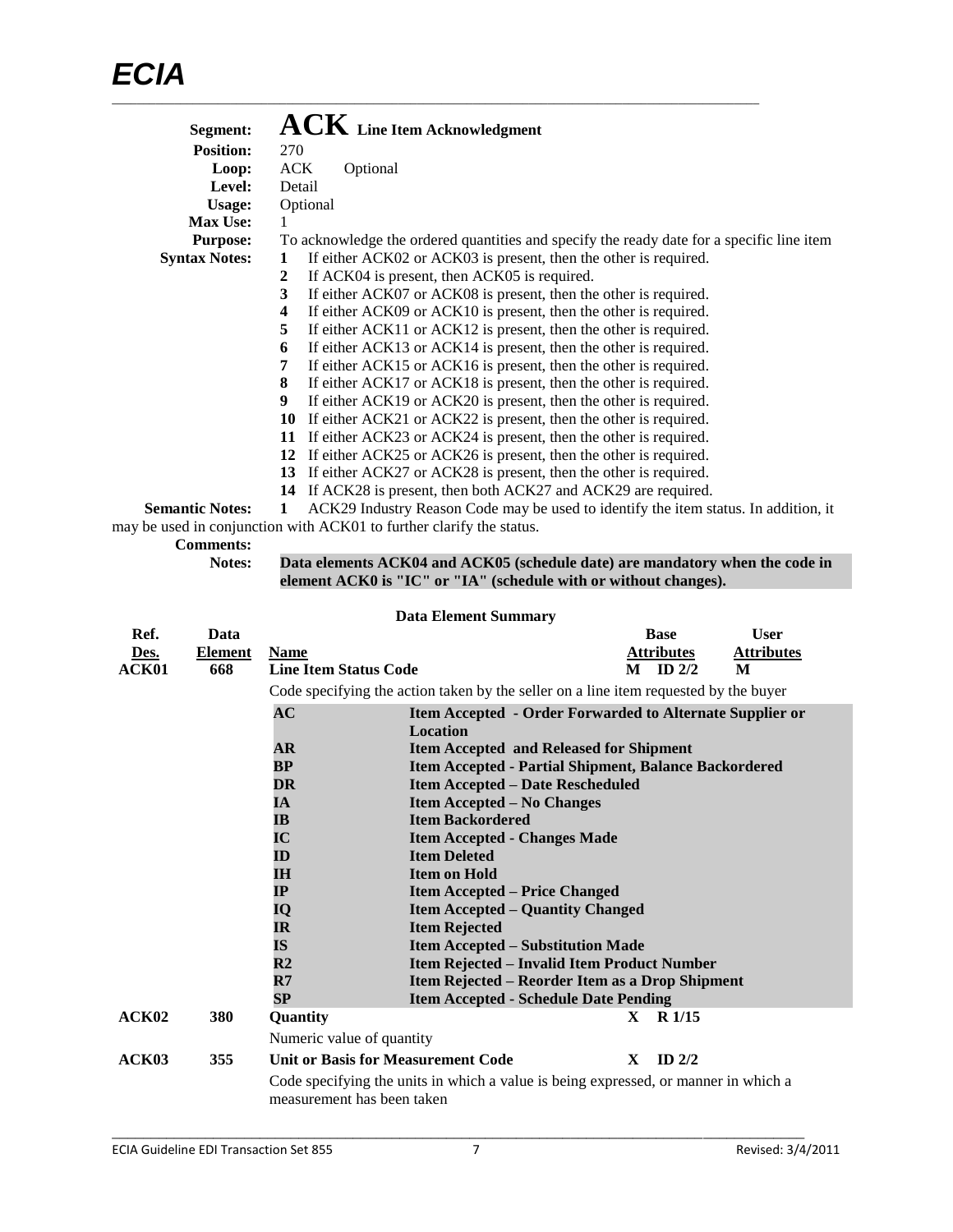# *ECIA*

|       |     | EA                         | Each                                                        |   |               |  |
|-------|-----|----------------------------|-------------------------------------------------------------|---|---------------|--|
|       |     | IN                         | Inch                                                        |   |               |  |
|       |     | FT                         | Foot                                                        |   |               |  |
|       |     | CM                         | <b>Centimeter</b>                                           |   |               |  |
|       |     | $\overline{\text{MR}}$     | <b>Meter</b>                                                |   |               |  |
| ACK04 | 374 | <b>Date/Time Qualifier</b> |                                                             | O | ID $3/3$      |  |
|       |     |                            | Code specifying type of date or time, or both date and time |   |               |  |
|       |     | 017                        | <b>Estimated Dock Date</b>                                  |   |               |  |
|       |     | 067                        | <b>Current Schedule Delivery (ship date from supplier)</b>  |   |               |  |
|       |     | 068                        | <b>Schedule Ship Date</b>                                   |   |               |  |
| ACK05 | 373 | Date                       |                                                             | X | <b>DT 8/8</b> |  |
|       |     |                            | Date expressed as CCYYMMDD                                  |   |               |  |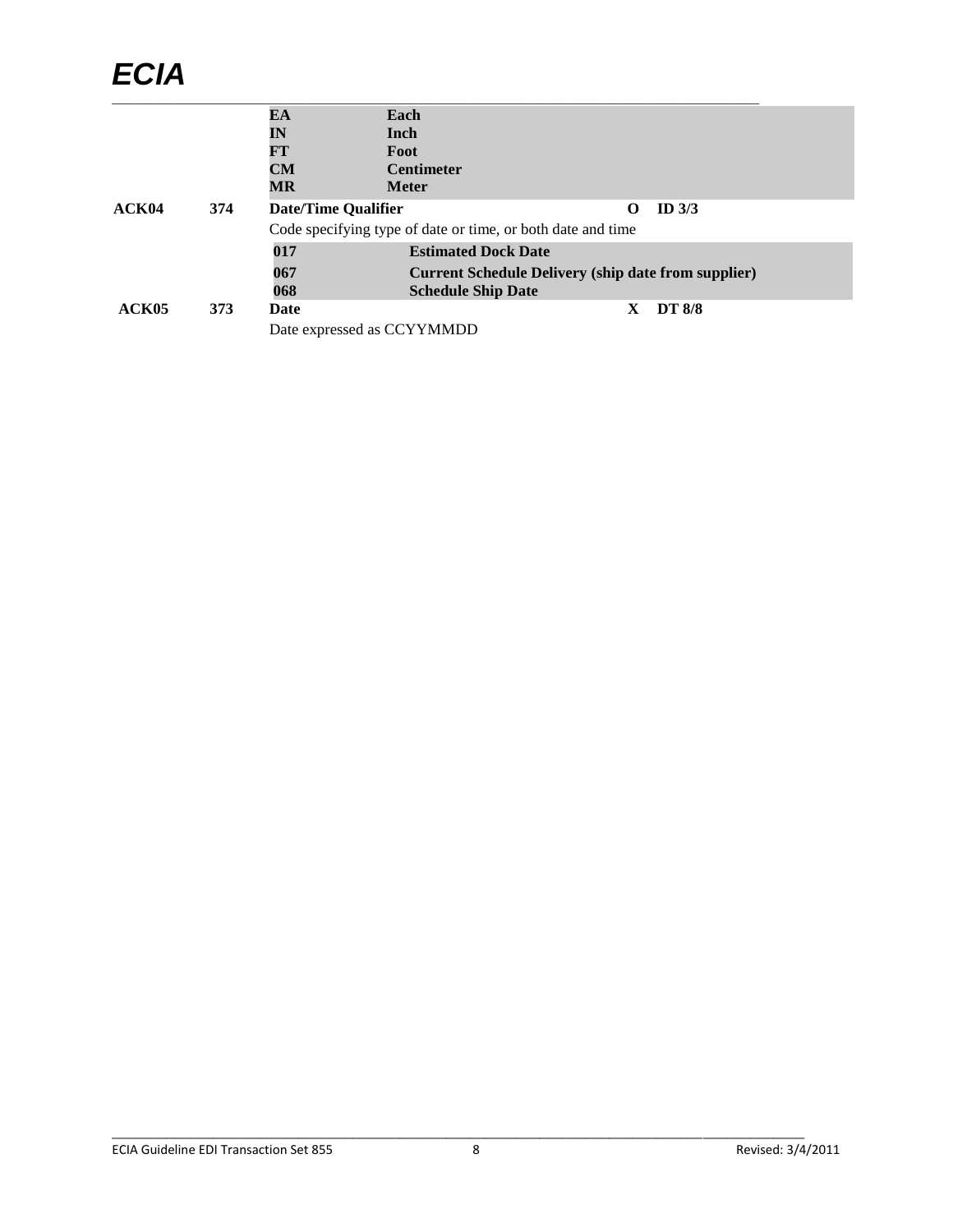|       | Segment:               |             |                            | <b>DTM</b> Date/Time Reference               |                                                                  |                   |                   |
|-------|------------------------|-------------|----------------------------|----------------------------------------------|------------------------------------------------------------------|-------------------|-------------------|
|       | <b>Position:</b>       | 280         |                            |                                              |                                                                  |                   |                   |
|       | Loop:                  | <b>ACK</b>  | Optional                   |                                              |                                                                  |                   |                   |
|       | Level:                 | Detail      |                            |                                              |                                                                  |                   |                   |
|       | Usage:                 | Optional    |                            |                                              |                                                                  |                   |                   |
|       | <b>Max Use:</b>        | 1           |                            |                                              |                                                                  |                   |                   |
|       | <b>Purpose:</b>        |             |                            | To specify pertinent dates and times.        |                                                                  |                   |                   |
|       |                        |             |                            | To identify requested delivery dates.        |                                                                  |                   |                   |
|       | <b>Syntax Notes:</b>   | 1           |                            |                                              | At least one of DTM02 DTM03 or DTM05 is required.                |                   |                   |
|       |                        | 2           |                            | If DTM04 is present, then DTM03 is required. |                                                                  |                   |                   |
|       |                        | 3           |                            |                                              | If either DTM05 or DTM06 is present, then the other is required. |                   |                   |
|       | <b>Semantic Notes:</b> |             |                            |                                              |                                                                  |                   |                   |
|       | <b>Comments:</b>       |             |                            |                                              |                                                                  |                   |                   |
|       |                        |             |                            |                                              |                                                                  |                   |                   |
|       |                        |             |                            | <b>Data Element Summary</b>                  |                                                                  |                   |                   |
| Ref.  | Data                   |             |                            |                                              |                                                                  | <b>Base</b>       | <b>User</b>       |
| Des.  | <b>Element</b>         | <b>Name</b> |                            |                                              |                                                                  | <b>Attributes</b> | <b>Attributes</b> |
| DTM01 | 374                    |             | <b>Date/Time Qualifier</b> |                                              |                                                                  | ID $3/3$<br>M     | M                 |

|       |     |                          | Code specifying type of date or time, or both date and time |
|-------|-----|--------------------------|-------------------------------------------------------------|
|       |     | 002                      | <b>Delivery Requested</b>                                   |
|       |     | 071                      | <b>Requested for Delivery (After and Including)</b>         |
| DTM02 | 373 | <b>Date</b>              | <b>DT 8/8</b>                                               |
|       |     |                          | Date expressed as CCYYMMDD                                  |
|       |     | Requested delivery date. |                                                             |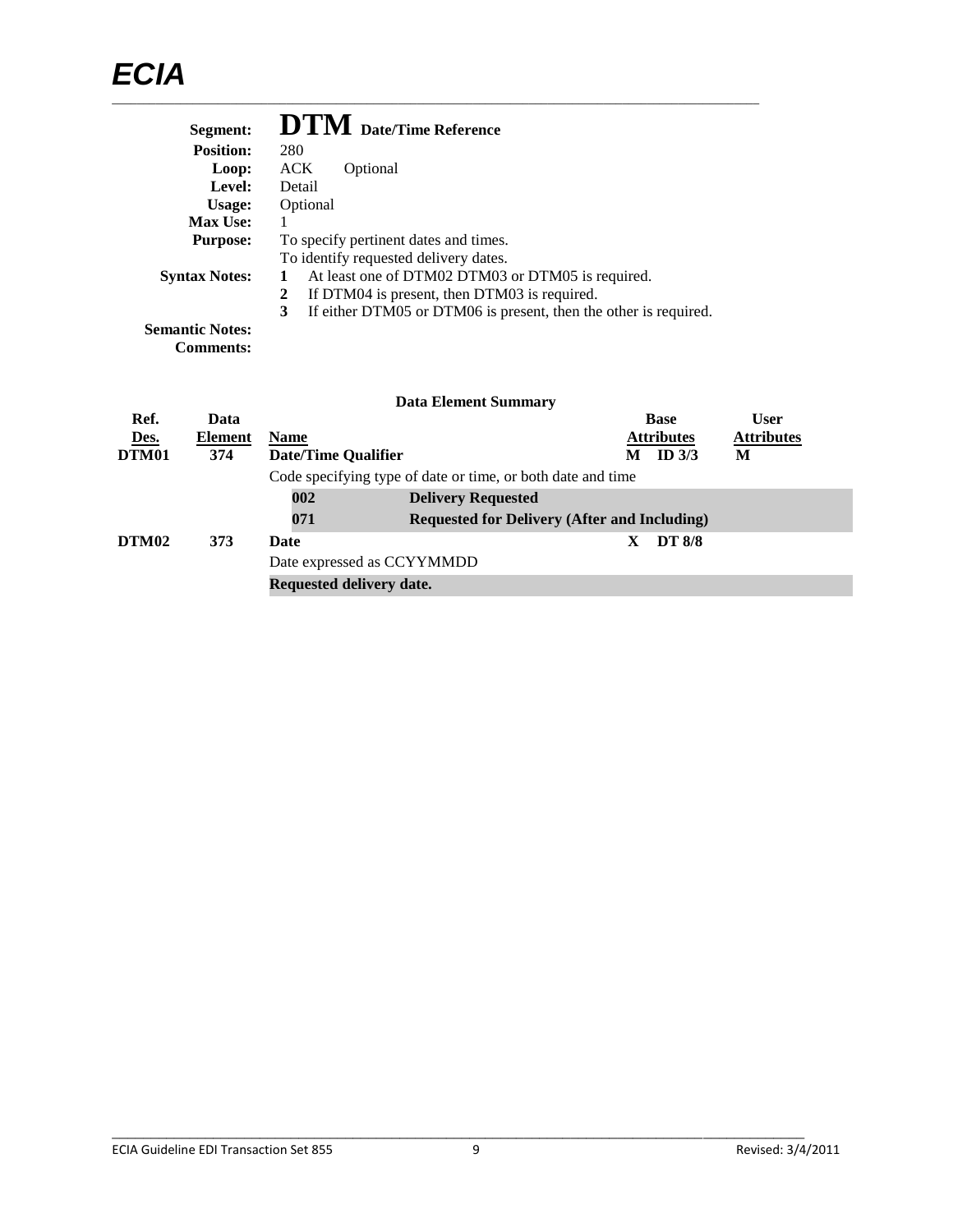| Segment:               | <b>CTT</b> Transaction Totals                                                        |
|------------------------|--------------------------------------------------------------------------------------|
| <b>Position:</b>       | 010                                                                                  |
| Loop:                  | <b>CTT</b><br>Optional                                                               |
| Level:                 | Summary                                                                              |
| Usage:                 | Optional                                                                             |
| <b>Max Use:</b>        |                                                                                      |
| <b>Purpose:</b>        | To transmit a hash total for a specific element in the transaction set               |
| <b>Syntax Notes:</b>   | If either CTT03 or CTT04 is present, then the other is required.                     |
|                        | If either CTT05 or CTT06 is present, then the other is required.<br>2                |
| <b>Semantic Notes:</b> |                                                                                      |
| <b>Comments:</b>       | This segment is intended to provide hash totals to validate transaction completeness |
| and correctness.       |                                                                                      |

| <b>Data Element Summary</b> |  |
|-----------------------------|--|
|-----------------------------|--|

| Ref.              | Data    |                                                                                                                                                                                                                                                                                                                                                                                                                                                                                                                                                                                                                                                             |          | <b>Base</b>       | <b>User</b>       |
|-------------------|---------|-------------------------------------------------------------------------------------------------------------------------------------------------------------------------------------------------------------------------------------------------------------------------------------------------------------------------------------------------------------------------------------------------------------------------------------------------------------------------------------------------------------------------------------------------------------------------------------------------------------------------------------------------------------|----------|-------------------|-------------------|
| Des.              | Element | <b>Name</b>                                                                                                                                                                                                                                                                                                                                                                                                                                                                                                                                                                                                                                                 |          | <b>Attributes</b> | <b>Attributes</b> |
| <b>CTT01</b>      | 354     | <b>Number of Line Items</b>                                                                                                                                                                                                                                                                                                                                                                                                                                                                                                                                                                                                                                 | M        | N01/6             | М                 |
|                   |         | Total number of line items in the transaction set                                                                                                                                                                                                                                                                                                                                                                                                                                                                                                                                                                                                           |          |                   |                   |
| CTT <sub>02</sub> | 347     | <b>Hash Total</b>                                                                                                                                                                                                                                                                                                                                                                                                                                                                                                                                                                                                                                           | $\Omega$ | R <sub>1/10</sub> |                   |
|                   |         | Sum of values of the specified data element. All values in the data element will be summed<br>without regard to decimal points (explicit or implicit) or signs. Truncation will occur on the<br>left most digits if the sum is greater than the maximum size of the hash total of the data<br>element. Example: -.0018 First occurrence of value being hashed. .18 Second occurrence of<br>value being hashed. 1.8 Third occurrence of value being hashed. 18.01 Fourth occurrence<br>of value being hashed. --------- 1855 Hash total prior to truncation. 855 Hash total after<br>truncation to three-digit field.<br>Sum of quantities in element PO102. |          |                   |                   |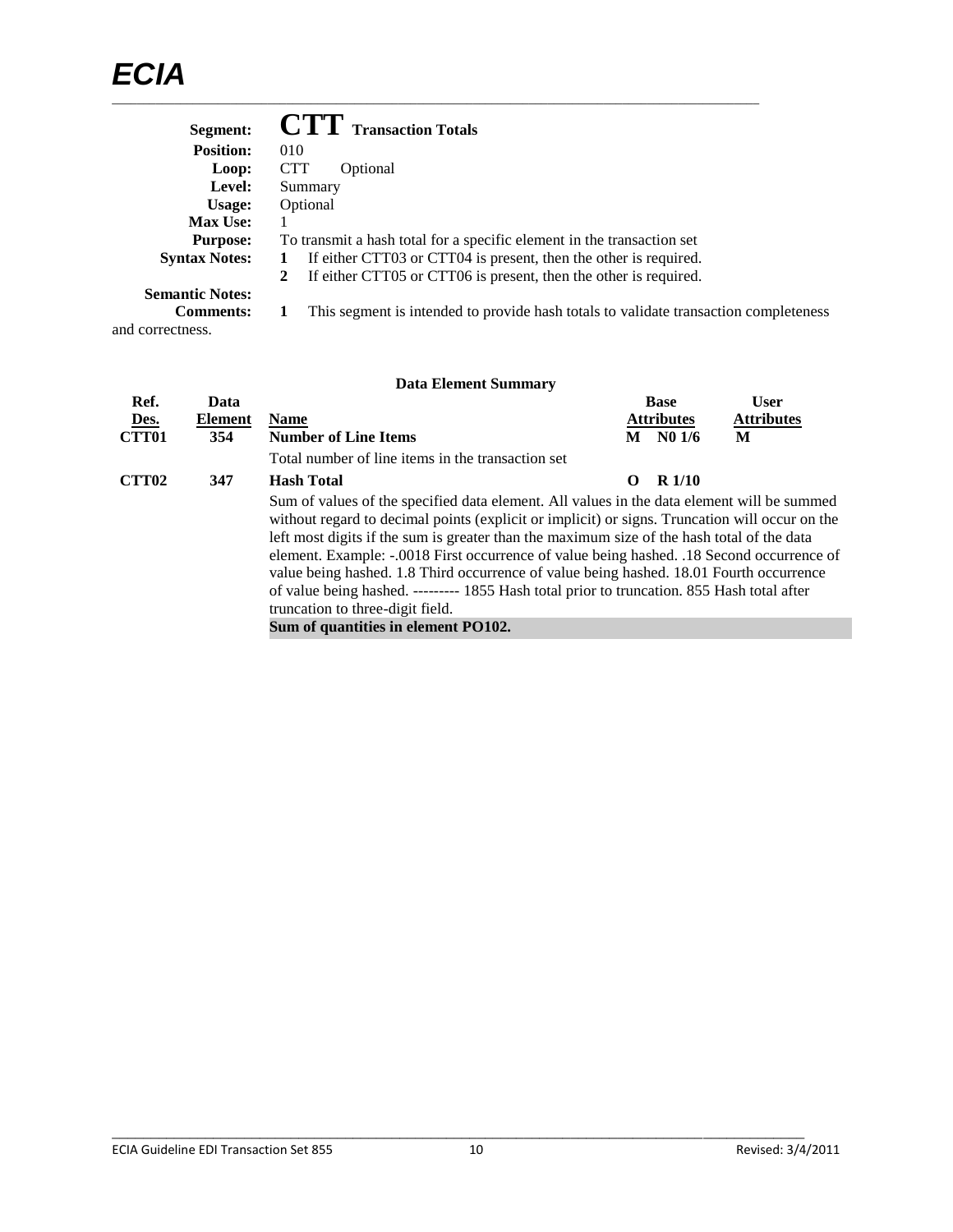| Segment:               | <b>SE</b> Transaction Set Trailer                                                   |
|------------------------|-------------------------------------------------------------------------------------|
| <b>Position:</b>       | 030                                                                                 |
| Loop:                  |                                                                                     |
| Level:                 | Summary                                                                             |
| Usage:                 | Mandatory                                                                           |
| <b>Max Use:</b>        |                                                                                     |
| <b>Purpose:</b>        | To indicate the end of the transaction set and provide the count of the transmitted |
|                        | segments (including the beginning (ST) and ending (SE) segments)                    |
| <b>Syntax Notes:</b>   |                                                                                     |
| <b>Semantic Notes:</b> |                                                                                     |
| <b>Comments:</b>       | SE is the last segment of each transaction set.                                     |

|             |                | <b>Data Element Summary</b>                                                                                                                    |                   |             |                   |
|-------------|----------------|------------------------------------------------------------------------------------------------------------------------------------------------|-------------------|-------------|-------------------|
| Ref.        | Data           |                                                                                                                                                |                   | <b>Base</b> | <b>User</b>       |
| Des.        | <b>Element</b> | <b>Name</b>                                                                                                                                    | <b>Attributes</b> |             | <b>Attributes</b> |
| <b>SE01</b> | 96             | <b>Number of Included Segments</b>                                                                                                             | M                 | N01/10      | M                 |
|             |                | Total number of segments included in a transaction set including ST and SE segments                                                            |                   |             |                   |
| <b>SE02</b> | 329            | <b>Transaction Set Control Number</b>                                                                                                          | М                 | AN 4/9      | M                 |
|             |                | Identifying control number that must be unique within the transaction set functional group<br>assigned by the originator for a transaction set |                   |             |                   |
|             |                | This number must match the transaction set control number (ST02) in the transaction                                                            |                   |             |                   |
|             |                | set header segment.                                                                                                                            |                   |             |                   |